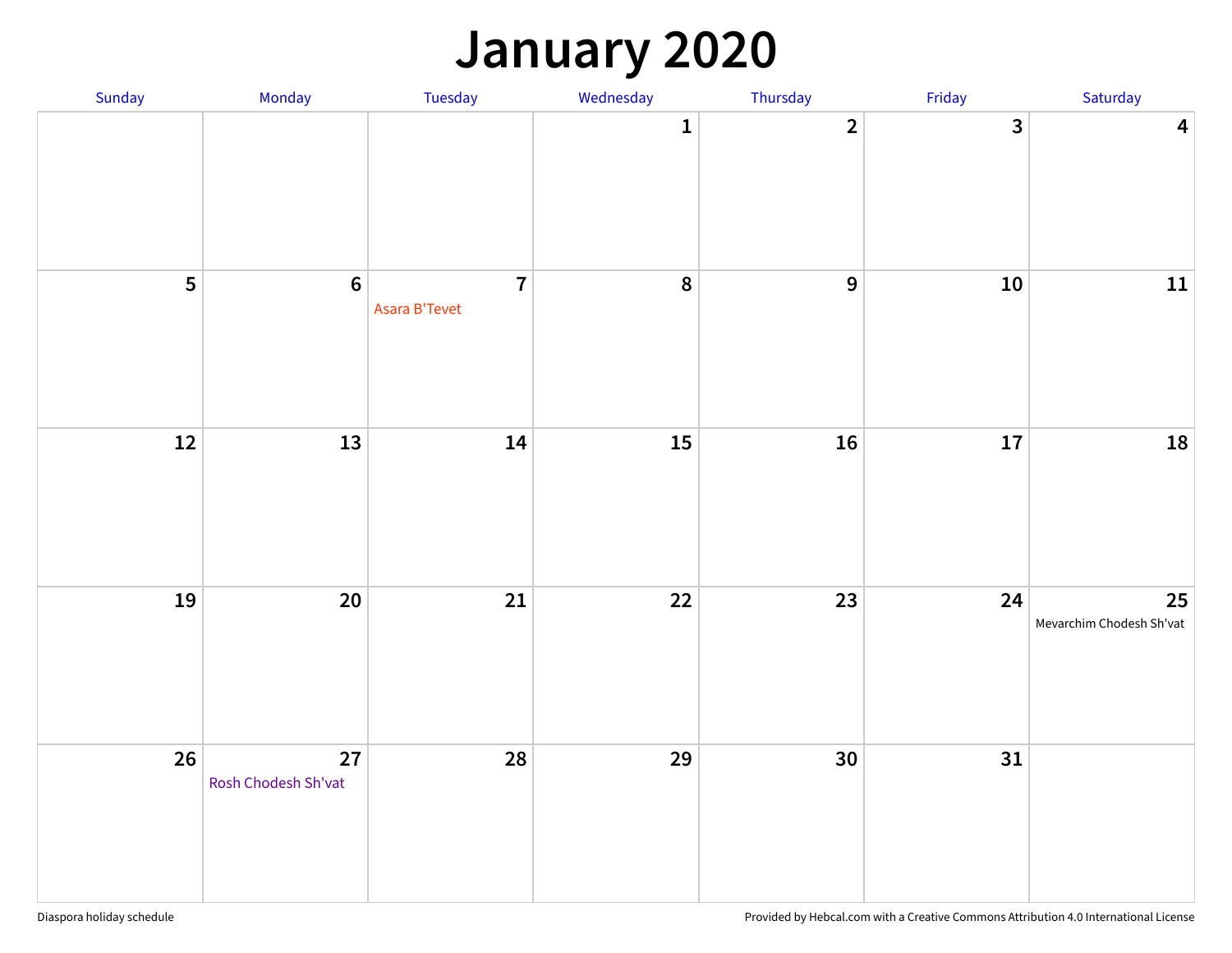# **February 2020**

| Sunday         | Monday                   | Tuesday                 | Wednesday               | Thursday        | Friday         | Saturday                                                |
|----------------|--------------------------|-------------------------|-------------------------|-----------------|----------------|---------------------------------------------------------|
|                |                          |                         |                         |                 |                | $\mathbf 1$                                             |
| $\overline{2}$ | $\overline{\mathbf{3}}$  | $\overline{\mathbf{4}}$ | 5                       | $6\phantom{1}6$ | $\overline{7}$ | 8<br><b>Shabbat Shirah</b>                              |
| 9              | ${\bf 10}$<br>Tu BiShvat | 11                      | 12                      | 13              | 14             | 15                                                      |
| 16             | ${\bf 17}$               | 18                      | 19                      | $20\,$          | 21             | 22<br><b>Shabbat Shekalim</b><br>Mevarchim Chodesh Adar |
| $23$           | 24                       | 25<br>Rosh Chodesh Adar | 26<br>Rosh Chodesh Adar | 27              | 28             | 29                                                      |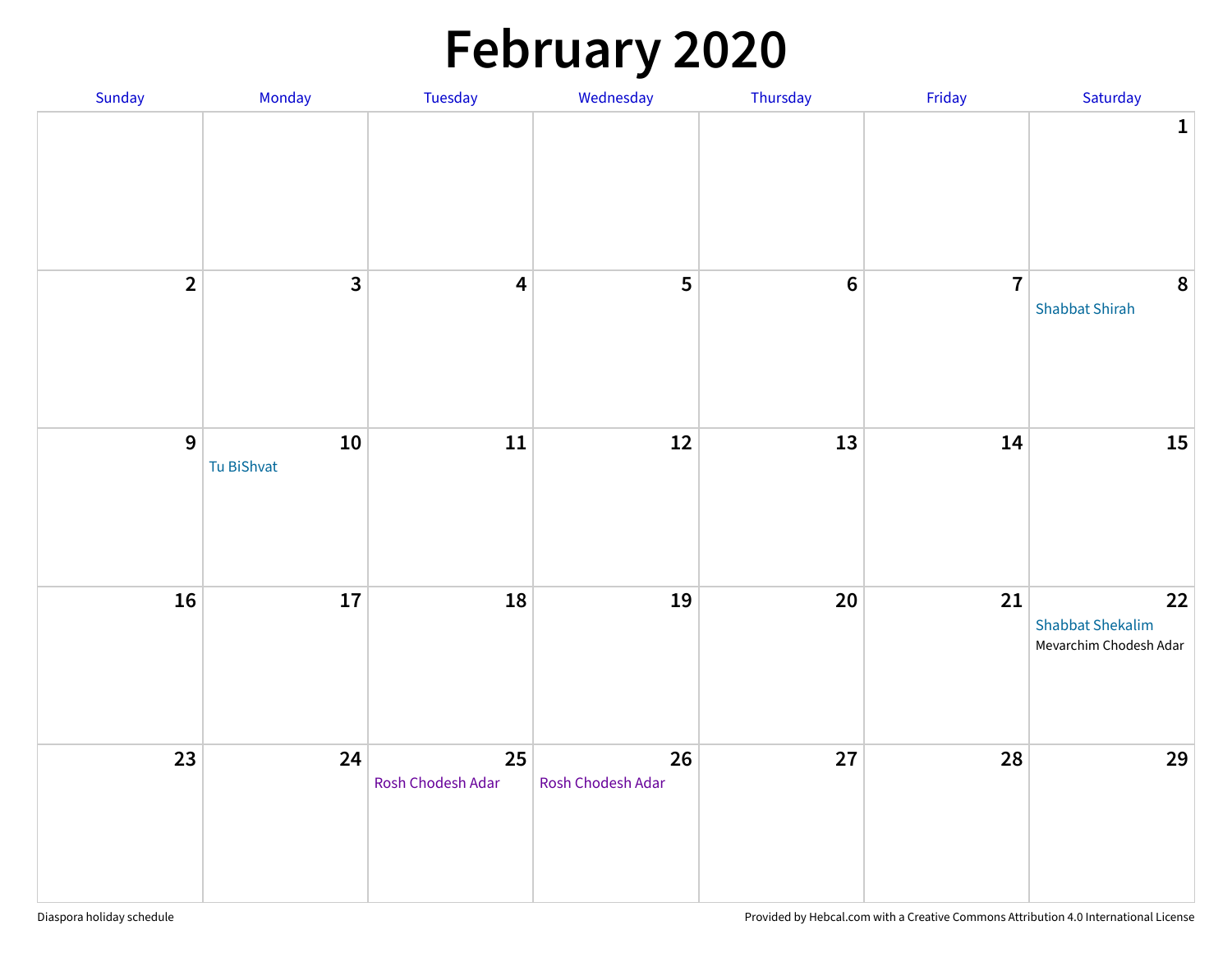### **March 2020**

| Sunday       | Monday                                                     | <b>Tuesday</b> | Wednesday                          | Thursday                 | Friday | Saturday                                           |
|--------------|------------------------------------------------------------|----------------|------------------------------------|--------------------------|--------|----------------------------------------------------|
| $\mathbf{1}$ | $\overline{2}$                                             | $\mathbf{3}$   | $\overline{\mathbf{4}}$            | 5                        | $6\,$  | $\overline{7}$<br><b>Shabbat Zachor</b>            |
| $\pmb{8}$    | $\mathbf{9}$<br><b>Ta'anit Esther</b><br><b>Erev Purim</b> | 10<br>Purim    | ${\bf 11}$<br><b>Shushan Purim</b> | $12\,$                   | 13     | 14<br><b>Shabbat Parah</b>                         |
| 15           | 16                                                         | $17\,$         | 18                                 | 19                       | 20     | 21<br>Shabbat HaChodesh<br>Mevarchim Chodesh Nisan |
| 22           | 23                                                         | 24             | 25                                 | 26<br>Rosh Chodesh Nisan | 27     | 28                                                 |
| 29           | 30                                                         | 31             |                                    |                          |        |                                                    |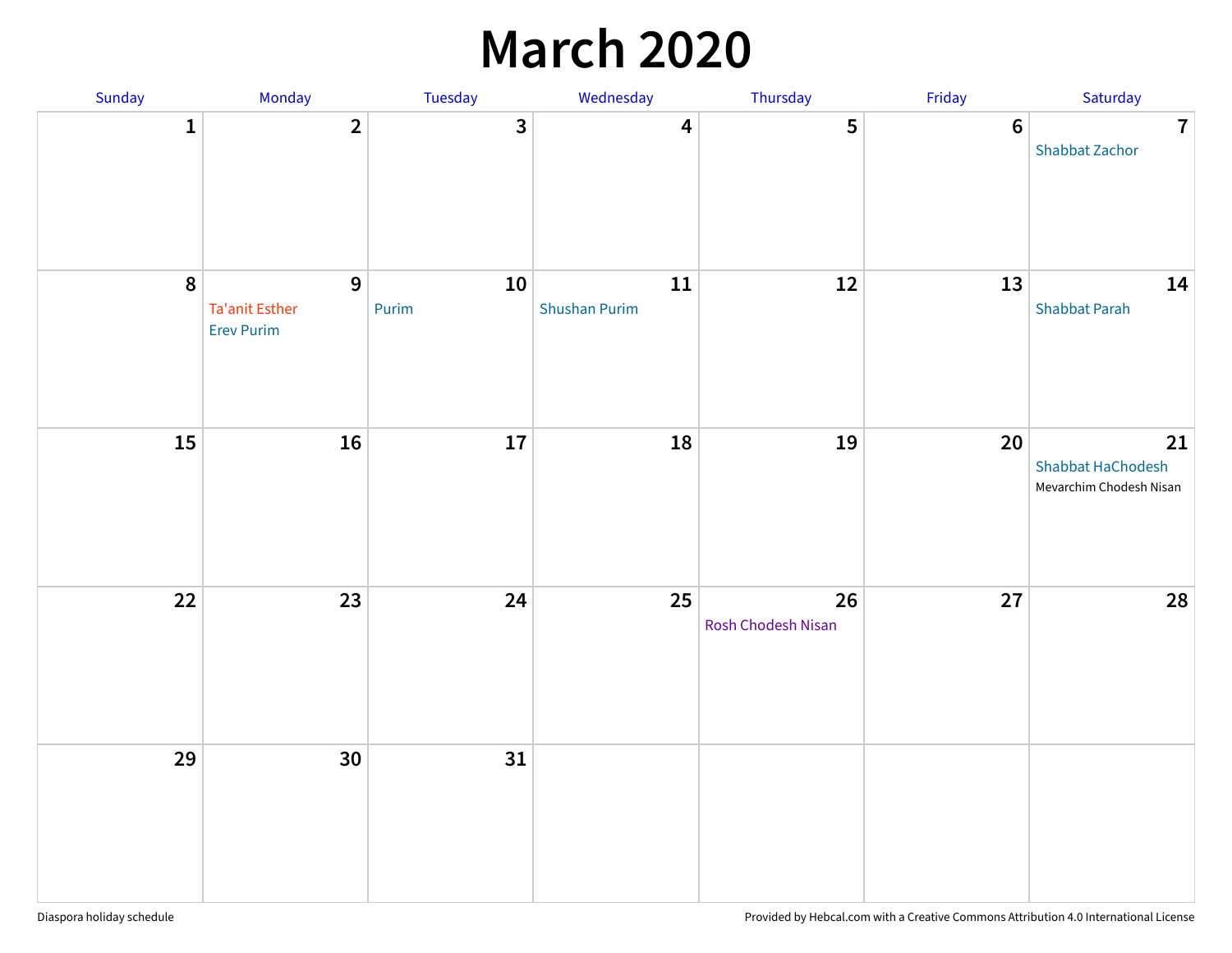## **April 2020**

| Sunday                 | Monday                | Tuesday                | Wednesday                                          | Thursday                 | Friday                   | Saturday                                                          |
|------------------------|-----------------------|------------------------|----------------------------------------------------|--------------------------|--------------------------|-------------------------------------------------------------------|
|                        |                       |                        | $\mathbf{1}$                                       | $\overline{2}$           | 3                        | $\overline{\mathbf{4}}$<br><b>Shabbat HaGadol</b><br>Yom HaAliyah |
| 5                      | $6\,$                 | $\overline{7}$         | 8<br><b>Ta'anit Bechorot</b><br><b>Erev Pesach</b> | 9<br>Pesach I            | 10<br><b>Pesach II</b>   | 11<br>Pesach III (CH"M)                                           |
| 12<br>Pesach IV (CH"M) | 13<br>Pesach V (CH"M) | 14<br>Pesach VI (CH"M) | 15<br><b>Pesach VII</b>                            | 16<br><b>Pesach VIII</b> | 17                       | 18<br>Mevarchim Chodesh Iyyar                                     |
| 19                     | 20                    | 21<br>Yom HaShoah      | 22                                                 | 23                       | 24<br>Rosh Chodesh Iyyar | 25<br>Rosh Chodesh Iyyar                                          |
| 26                     | 27                    | 28<br>Yom HaZikaron    | 29<br>Yom HaAtzma'ut                               | 30                       |                          |                                                                   |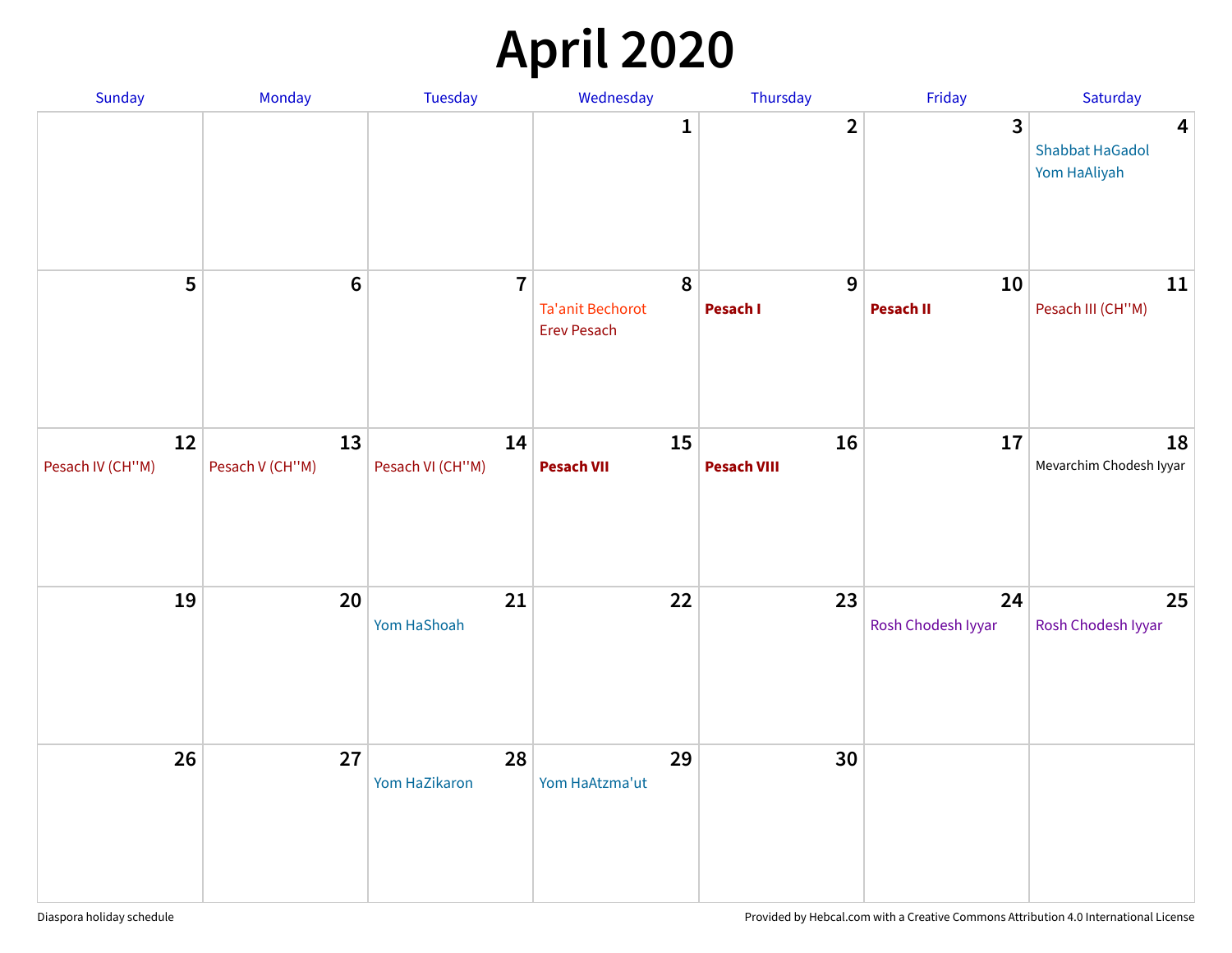### **May 2020**

| Sunday                   | Monday                  | Tuesday          | Wednesday      | Thursday                  | Friday                 | Saturday                             |
|--------------------------|-------------------------|------------------|----------------|---------------------------|------------------------|--------------------------------------|
|                          |                         |                  |                |                           | $\mathbf{1}$           | 2 <sup>1</sup>                       |
| $\overline{\mathbf{3}}$  | $\overline{\mathbf{4}}$ | 5                | $6\phantom{a}$ | $\overline{7}$            | 8<br>Pesach Sheni      | 9                                    |
| ${\bf 10}$               | $11\,$                  | 12<br>Lag BaOmer | 13             | 14                        | 15                     | 16                                   |
| 17                       | 18                      | 19               | 20             | 21                        | 22<br>Yom Yerushalayim | 23<br>Mevarchim Chodesh Sivan        |
| 24<br>Rosh Chodesh Sivan | 25                      | 26               | 27             | 28<br><b>Erev Shavuot</b> | 29<br><b>Shavuot I</b> | 30 <sup>°</sup><br><b>Shavuot II</b> |
| 31                       |                         |                  |                |                           |                        |                                      |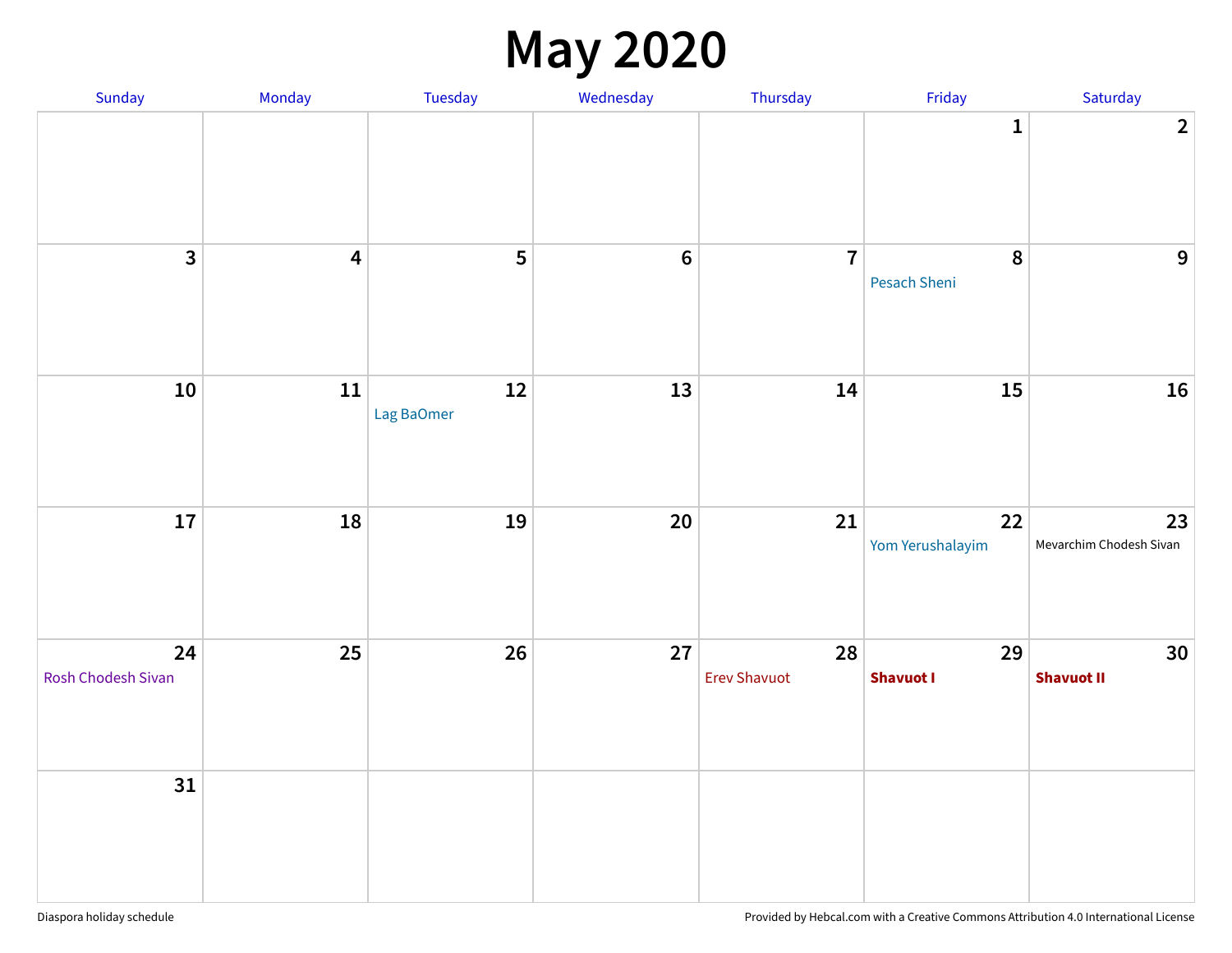#### **June 2020**

| Sunday         | Monday                   | Tuesday                  | Wednesday    | Thursday                | Friday | Saturday                               |
|----------------|--------------------------|--------------------------|--------------|-------------------------|--------|----------------------------------------|
|                | $\mathbf{1}$             | $\overline{2}$           | $\mathbf{3}$ | $\overline{\mathbf{4}}$ | 5      | $\boldsymbol{6}$                       |
| $\overline{7}$ | 8                        | $\overline{9}$           | ${\bf 10}$   | ${\bf 11}$              | 12     | 13                                     |
| 14             | 15                       | 16                       | ${\bf 17}$   | ${\bf 18}$              | 19     | $20\degree$<br>Mevarchim Chodesh Tamuz |
| 21             | 22<br>Rosh Chodesh Tamuz | 23<br>Rosh Chodesh Tamuz | 24           | $25\,$                  | 26     | $27\,$                                 |
| 28             | 29                       | 30                       |              |                         |        |                                        |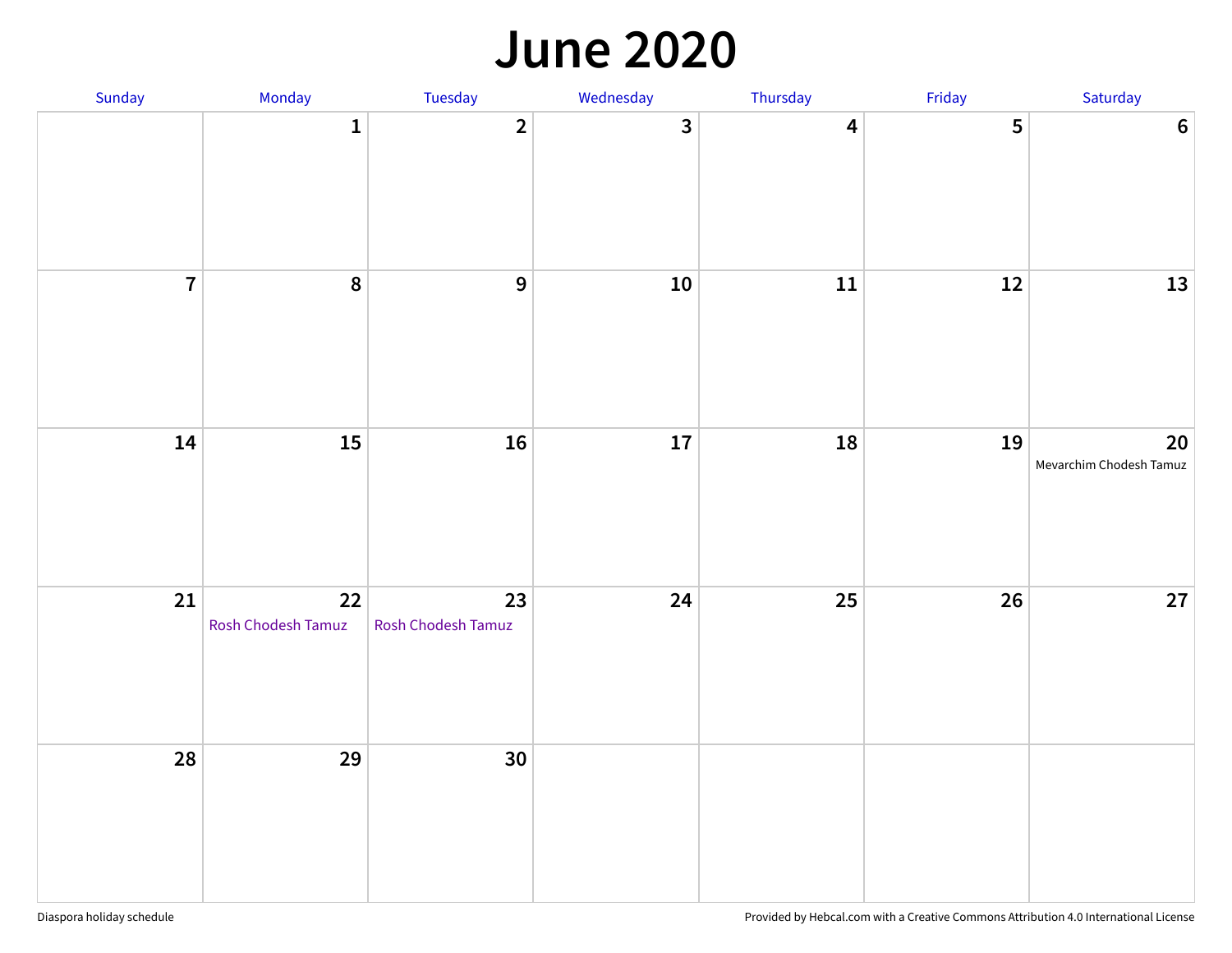### **July 2020**

| Sunday | Monday           | Tuesday        | Wednesday              | Thursday                             | Friday         | Saturday                    |
|--------|------------------|----------------|------------------------|--------------------------------------|----------------|-----------------------------|
|        |                  |                | $\mathbf{1}$           | $\overline{2}$                       | $\overline{3}$ | $\overline{\mathbf{4}}$     |
| 5      | $\boldsymbol{6}$ | $\overline{7}$ | 8                      | $\overline{9}$<br><b>Tzom Tammuz</b> | 10             | $11\,$                      |
| 12     | 13               | 14             | 15                     | 16                                   | 17             | 18<br>Mevarchim Chodesh Av  |
| 19     | 20               | 21             | 22<br>Rosh Chodesh Av  | 23                                   | 24             | 25<br><b>Shabbat Chazon</b> |
| 26     | 27               | 28             | 29<br>Erev Tish'a B'Av | 30<br>Tish'a B'Av                    | 31             |                             |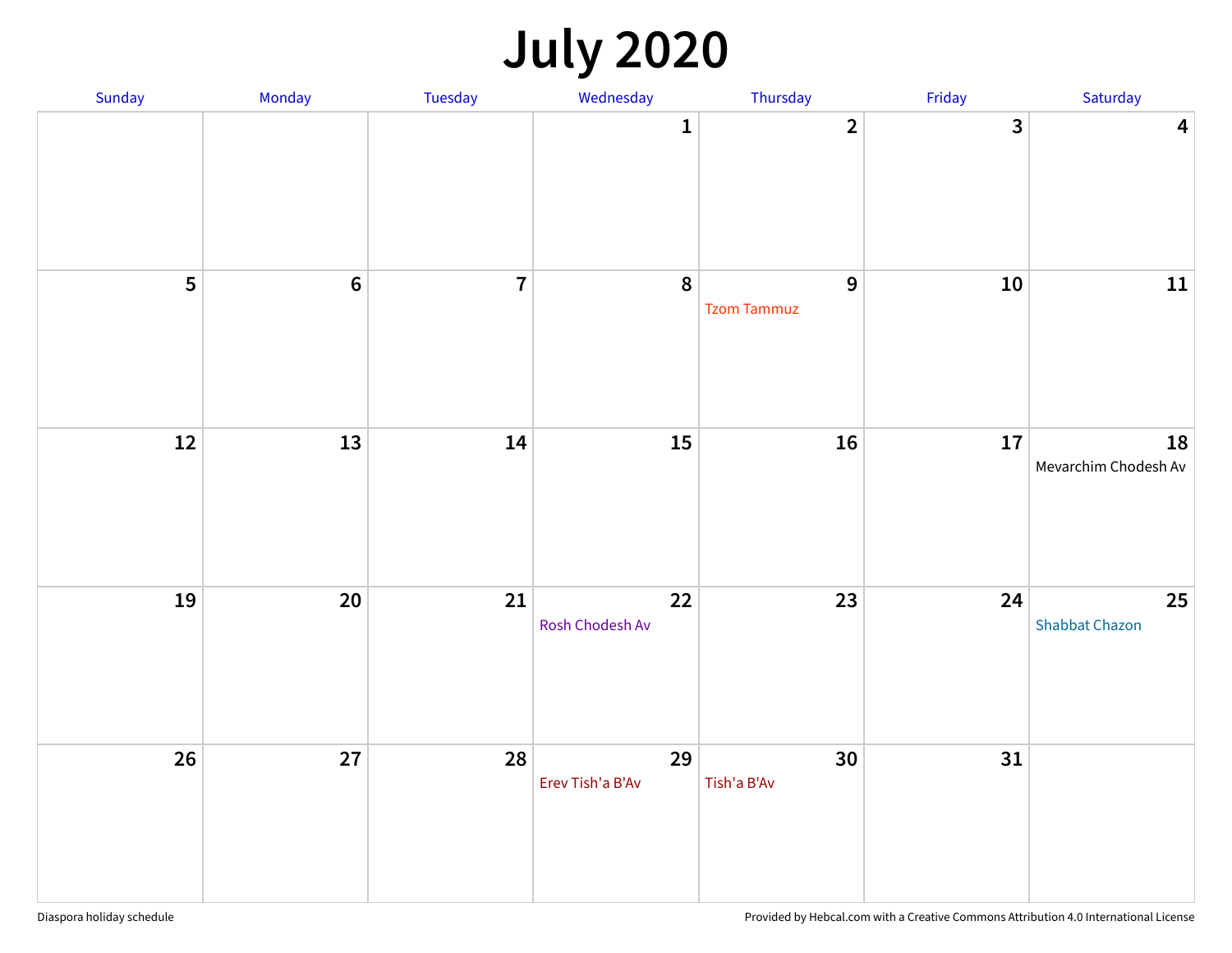## **August 2020**

| Sunday         | Monday                  | Tuesday                 | Wednesday    | Thursday                    | Friday                                            | Saturday                        |
|----------------|-------------------------|-------------------------|--------------|-----------------------------|---------------------------------------------------|---------------------------------|
|                |                         |                         |              |                             |                                                   | $\mathbf{1}$<br>Shabbat Nachamu |
| $\overline{2}$ | $\overline{\mathbf{3}}$ | $\overline{\mathbf{4}}$ | 5<br>Tu B'Av | $\bf 6$                     | $\overline{7}$                                    | $\boldsymbol{8}$                |
| 9              | $10\,$                  | ${\bf 11}$              | $12\,$       | 13                          | 14                                                | 15<br>Mevarchim Chodesh Elul    |
| 16             | 17                      | 18                      | 19           | $20\,$<br>Rosh Chodesh Elul | 21<br>Rosh Hashana LaBehemot<br>Rosh Chodesh Elul | 22                              |
| 23             | 24                      | 25                      | 26           | 27                          | 28                                                | 29                              |
| 30             | 31                      |                         |              |                             |                                                   |                                 |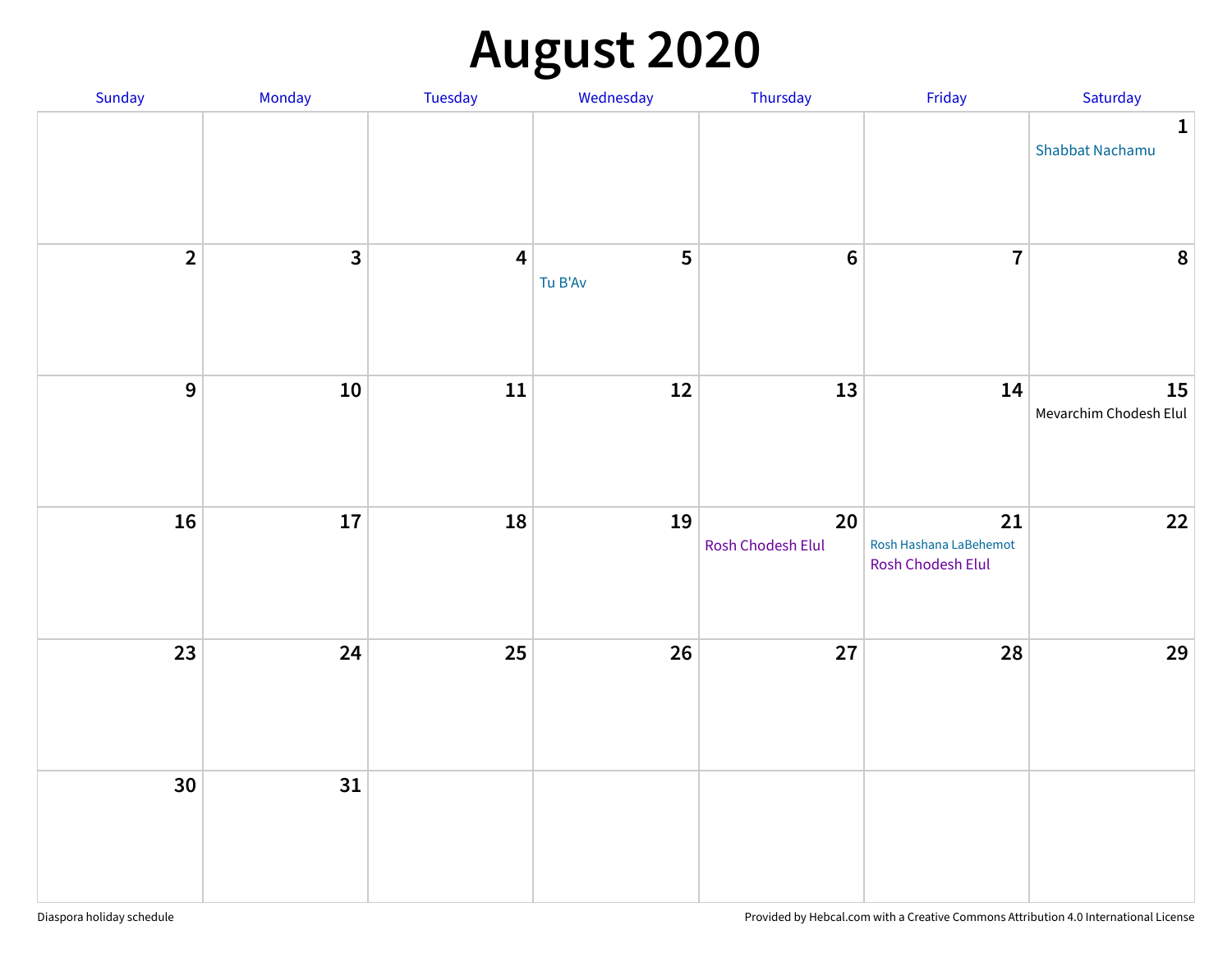### **September 2020**

| Sunday                       | Monday                     | Tuesday      | Wednesday      | Thursday     | Friday                  | Saturday                   |
|------------------------------|----------------------------|--------------|----------------|--------------|-------------------------|----------------------------|
|                              |                            | $\mathbf{1}$ | $\mathbf{2}$   | $\mathbf{3}$ | $\overline{\mathbf{4}}$ | $5\phantom{a}$             |
| $6\phantom{a}$               | $\overline{7}$             | 8            | $\overline{9}$ | ${\bf 10}$   | ${\bf 11}$              | $12\,$<br>Leil Selichot    |
| 13                           | 14                         | 15           | 16             | ${\bf 17}$   | 18<br>Erev Rosh Hashana | 19<br>Rosh Hashana 5781    |
| 20<br><b>Rosh Hashana II</b> | 21<br><b>Tzom Gedaliah</b> | 22           | 23             | 24           | 25                      | 26<br><b>Shabbat Shuva</b> |
| 27<br>Erev Yom Kippur        | 28<br><b>Yom Kippur</b>    | 29           | 30             |              |                         |                            |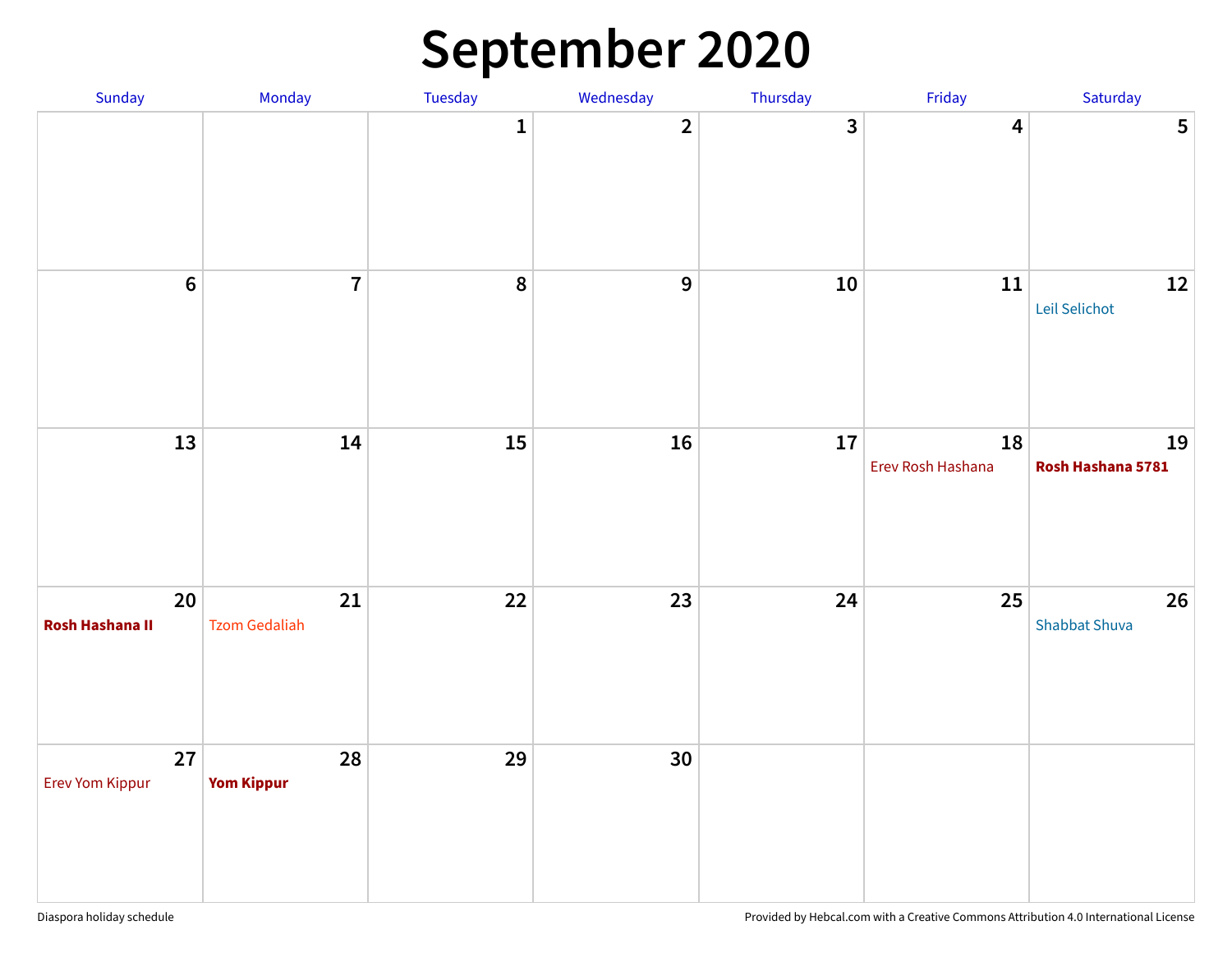### **October 2020**

| Sunday                                      | <b>Monday</b>               | <b>Tuesday</b>              | Wednesday                                  | Thursday                      | Friday                               | Saturday                         |
|---------------------------------------------|-----------------------------|-----------------------------|--------------------------------------------|-------------------------------|--------------------------------------|----------------------------------|
|                                             |                             |                             |                                            | $\mathbf{1}$                  | $\overline{2}$<br><b>Erev Sukkot</b> | $\mathbf{3}$<br>Sukkot I         |
| $\overline{\mathbf{4}}$<br><b>Sukkot II</b> | 5<br>Sukkot III (CH"M)      | $\bf 6$<br>Sukkot IV (CH"M) | $\overline{\mathbf{7}}$<br>Sukkot V (CH"M) | $\pmb{8}$<br>Sukkot VI (CH"M) | 9<br>Sukkot VII (Hoshana Raba)       | 10<br><b>Shmini Atzeret</b>      |
| 11<br><b>Simchat Torah</b>                  | 12                          | 13                          | 14                                         | 15                            | 16                                   | 17<br>Mevarchim Chodesh Cheshvan |
| 18<br>Rosh Chodesh Cheshvan                 | 19<br>Rosh Chodesh Cheshvan | 20                          | 21                                         | 22                            | 23                                   | 24                               |
| 25<br>Yom HaAliyah School Observance        | 26                          | 27                          | 28                                         | 29                            | 30                                   | 31                               |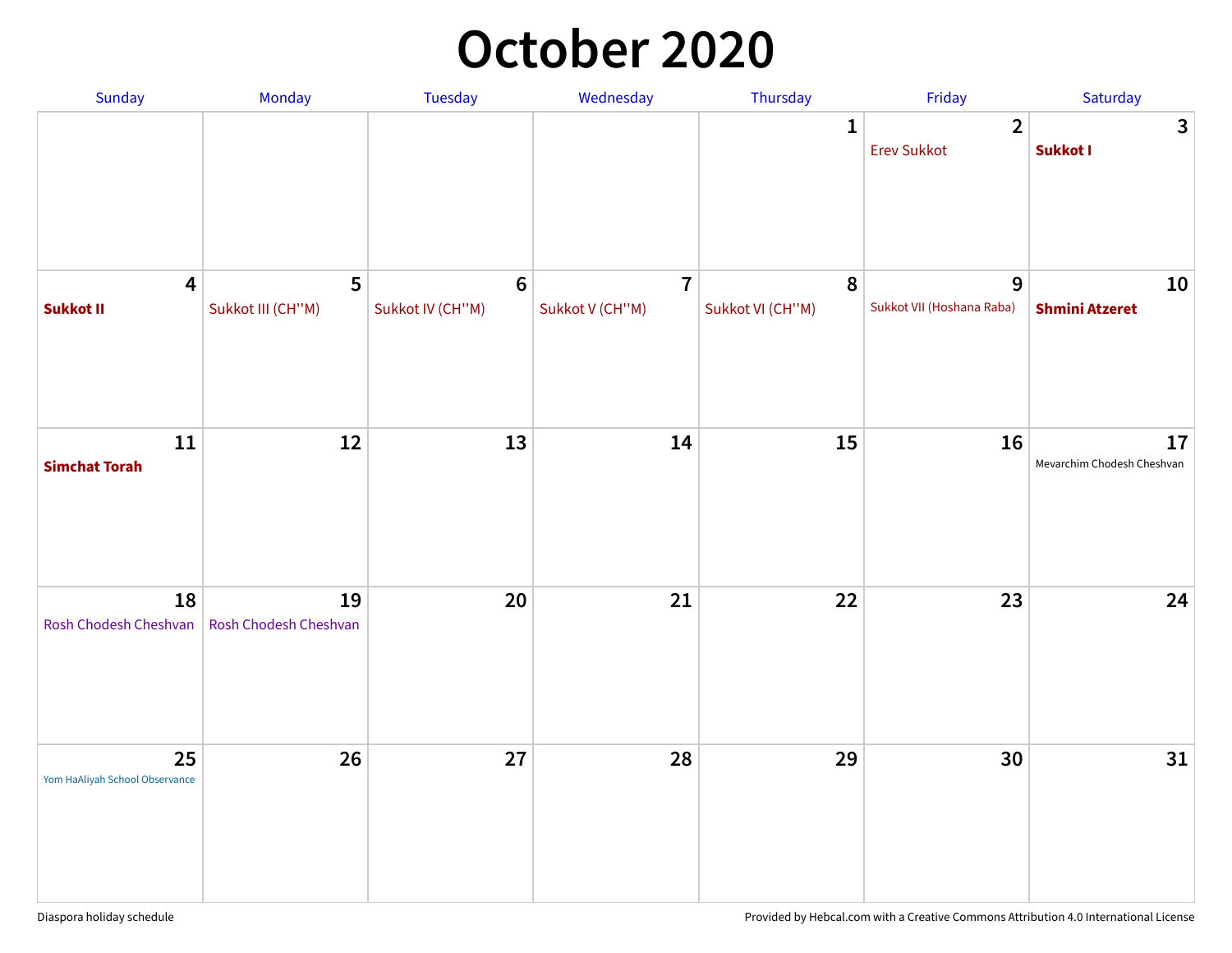#### **November 2020**

| Sunday       | Monday         | Tuesday                   | Wednesday               | Thursday       | Friday         | Saturday                       |
|--------------|----------------|---------------------------|-------------------------|----------------|----------------|--------------------------------|
| $\mathbf{1}$ | $\overline{2}$ | $\overline{\mathbf{3}}$   | $\overline{\mathbf{4}}$ | $5\phantom{a}$ | $6\phantom{a}$ | $\mathbf{7}$                   |
| 8            | $\overline{9}$ | ${\bf 10}$                | ${\bf 11}$              | $12\,$         | 13             | 14<br>Mevarchim Chodesh Kislev |
| 15           | 16<br>Sigd     | 17<br>Rosh Chodesh Kislev | 18                      | 19             | $20\,$         | 21                             |
| 22           | 23             | 24                        | 25                      | 26             | 27             | ${\bf 28}$                     |
| 29           | 30             |                           |                         |                |                |                                |